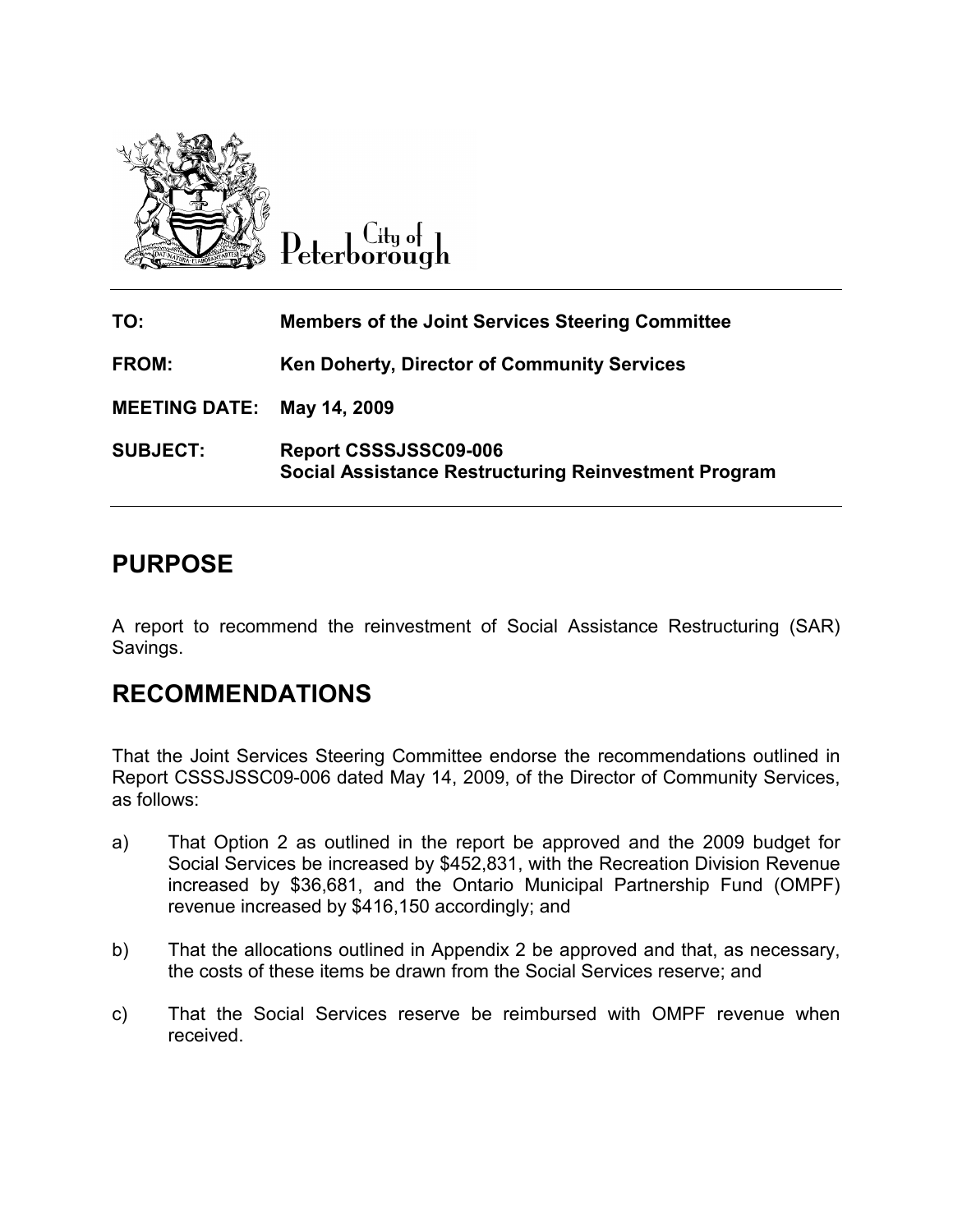# BUDGET AND FINANCIAL IMPLICATIONS

The recommended increase in the Social Services 2009 budget is \$452,831. The City portion of this increase is \$371,321 and the County portion is \$81,510. The City of Peterborough would be eligible to receive OMPF revenue to fully offset this amount and so the proposal has no net increase to the City. There is a net increase to the County of \$81,510 as the County is not in a position to receive OMPF.

# BACKGROUND

Effective July 1, 2008, the Ontario government implemented the 100% provincially funded Ontario Child Benefit (OCB). According to the Ministry's letter dated February 3, 2009, "by providing benefits for children outside of the social assistance system, the Ontario government…will help families on social assistance transition to employment without worrying about losing supports for their children.

In June 2008, Report CSSS08-007 was approved by City Council directing that 2008 municipal savings realized from the implementation of the Ontario Child Benefit and the resulting social assistance restructuring (estimated at that time as \$360,940) be utilized to address pressures identified in the social services sector such as: discretionary benefits enhancements, and employment supports, particularly in the area of transportation, community social plan and warming room expenses. Money was expended in accordance with that report, as well as report CSSS08-008 the Discretionary Benefits Review. However, on February 3, 2009 correspondence from the Ministry of Community and Social Services (MCSS) outlines the new protocols for SAR Municipal Savings and Reinvestment Protocols for 2008/09 (Appendix 3). Some of the 2008 approved expenditures do not appear to be consistent with the areas outlined in the February 2009 memo. Other areas of the 2008 budget do fit the stated criteria and Appendix 1 contains the list of costs from the 2008 budget that will be reported as Social Assistance Restructuring reinvestment to be considered for OMPF reimbursement.

The Ministry clearly states in the February 2009 memo, "The province expects these savings to be reinvested to help maintain local programs and continue to build community infrastructure for families and children in need." The Ministry will monitor reinvestment strategies and expenditures through in-year and year-end reports. It is now confirmed that the SAR savings for 2008 were \$398,200 and is estimated for 2009 to be \$798,000, for a total of \$1,196,200.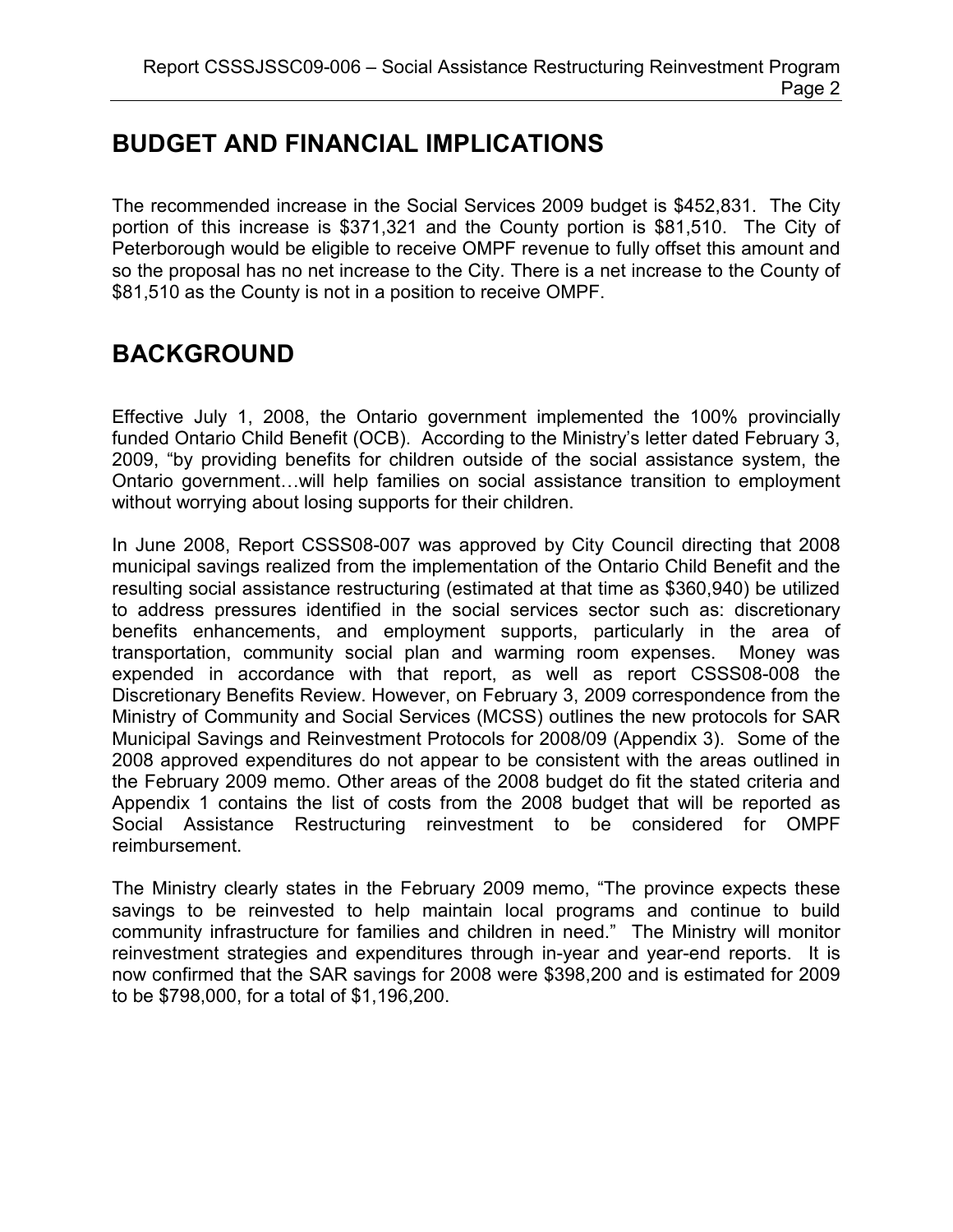The provincial SAR Reinvestment objectives are:

- To help prevent and reduce the depth of child poverty;
- To promote attachment to the labour market; and
- To reduce overlap and duplication of government programs.

SAR reinvestment is expected to:

- Enhance programs and benefits geared to low income families with children; and
- Create new programs or enhance existing programs, rather than replacing or offsetting current program spending

As the Ontario Works Delivery Agent, the City of Peterborough is responsible for determining appropriate projects to be supported by the SAR savings. The 2008 and 2009 city and county budgets were prepared and approved prior to reinvestment expectations and direction being provided by the province. SAR Reinvestment needs to be reported on a calendar year basis the first report is due May 2009. Since 2008 is a transition year, there is an 18-month timeline, from July 1, 2008 to December 31, 2009, in which to reinvest the savings.

As reported by the Ministry of Finance (MOF) and the Ministry of Municipal Affairs and Housing (MMAH), programs funded with SAR savings are eligible for OMPF funding, up to a maximum reinvestment amount as set by the Ministry of Finance. The maximums are based on the level of Municipal NCB reinvestment from 2006, which represents the maximum amount of SAR reinvestments that can be reported to the Ministry of Finance as social program costs eligible for OMPF. For this CMSM, the maximum amount that is eligible is \$523,846, 82% City (\$429,554) and 18% County (\$94,292).

Social Services and Finance staff have been meeting to review the possible range of options and implications. The options presented are for the 2009 year only. Future years will be dealt with through the annual Budget process, and OMPF eligibility will be analyzed on an annual basis.

#### Option 1. Do Not Continue Any Reinvestment

This option would allow reinvestment elsewhere within the Social Services budget and/or within the Corporation, but it will not meet Ministry expectations. Staff will be expected to account to the province beginning May 2009 for under utilization of the reinvestment and to develop an action plan to ensure maximum reinvestment.

Failure to comply with the expectation to reinvest in the ways defined may have a harmful effect on the working relationship between this CMSM and the Ministry. This could negatively impact other funding opportunities as the Ministry considers areas for new initiatives or when negotiating contracts and performance targets. Low-income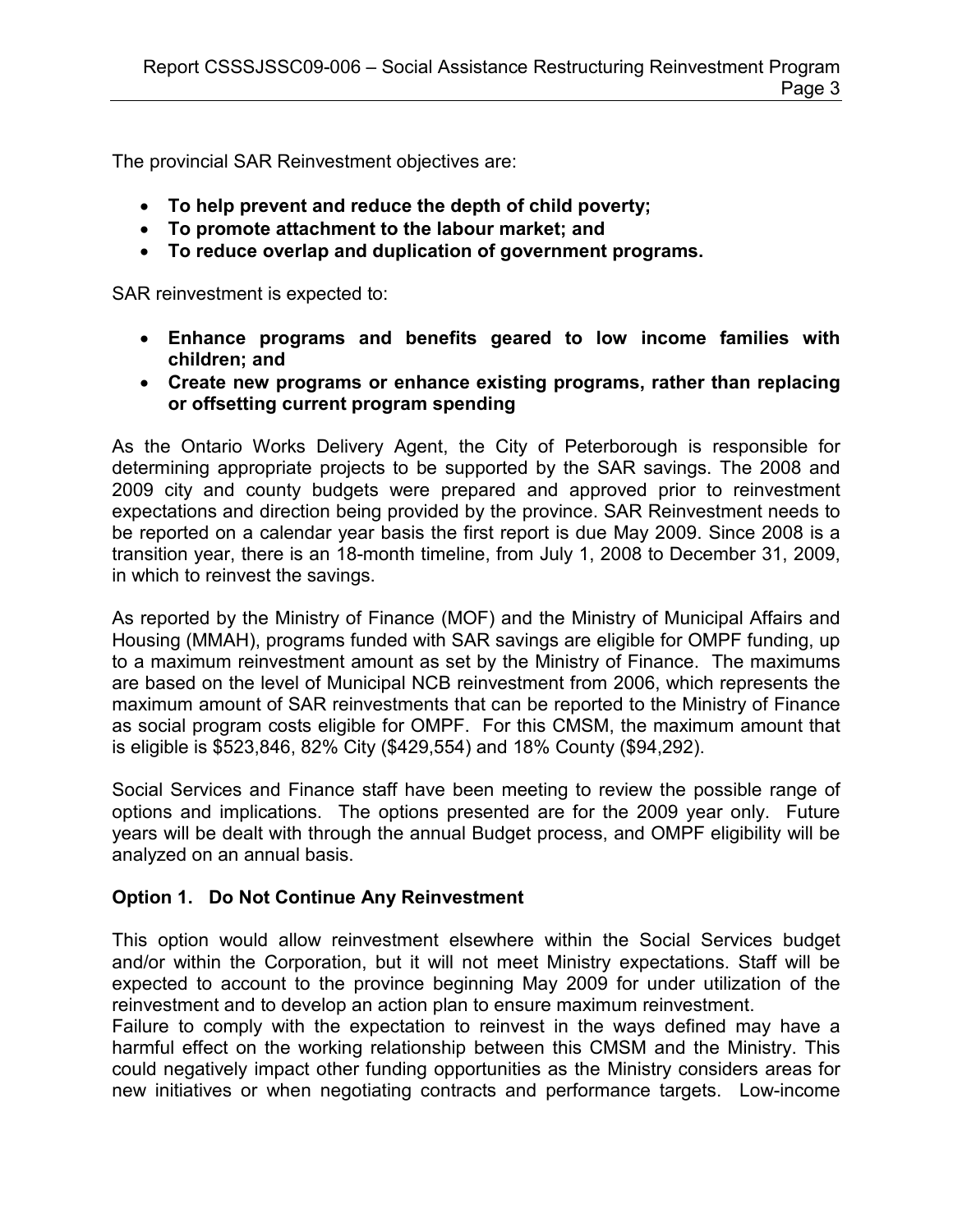citizens and community groups may also take a negative view of this position as an opportunity to assist citizens in need has been denied. This option would not meet OMPF requirements for SAR reinvestments.

#### Option 2. Reinvest SAR Savings Up to the Maximum Reinvestment That Can Be Reported to the Ministry of Finance as Social Program Costs Eligible for OMPF

The memo from the Ministry dated February 3, 2009 states "The Ministry of Finance has established the maximum SAR savings reinvestment amounts for each CMSM/DSSAB that will be included in the determination of Ontario Municipal Partnership Fund allocations. The maximums are based on the level of Municipal NCB reinvestment from 2006". The annual amount is \$523,846 in total \$434,792 for the City and \$89,054 for the County. When the \$71, 015 already included in the 2009 budget is subtracted from the total eligible amount, this leaves the balance of \$452,831 as the recommended amount.

By approving the recommended items listed in Appendix 2 emergency assistance and supports to low income families in the City and County would be enhanced during this time when there are increasing demands for services due to the current economic situation. While some of these programs are longer term in nature no ongoing financial commitments would be made.

#### Option 3. Reinvest all 2008 and 2009 SAR Savings

For the 2008 transition year the Ministry is allowing CMSM's to report the July 2008 to December 2009 savings reinvestments in the 2009 year end report. It is now confirmed by the province that the SAR reinvestment savings for 2008 are \$398,200. Appendix 1 indicates the 2008 reinvestment items that will be reported to the Ministry.

The 2008 savings that have not yet been reinvested is \$229,053. The estimated 2009 savings for reinvestment is \$798,000, leaving \$1,027,053 to be reinvested by December 31, 2009. Appendix 2 indicates programs that the Department supports for SAR Reinvestments for 2009.

The Ministry of Finance has established that the maximum savings amount that would be eligible for OMPF funding to be \$523,846, therefore there would likely be a cost to the Municipalities of \$571,957; 82% to the City (\$469,005) and 18% to the County (\$102,952).

Should option 3 be recommended, in addition to funding the items listed in Appendix 2, the Social Services Division would hold three community meetings with community stakeholders to make suggestions for the release of the balance of the 2008/2009 funds. Based on consultations with Community Employment Resource Partnership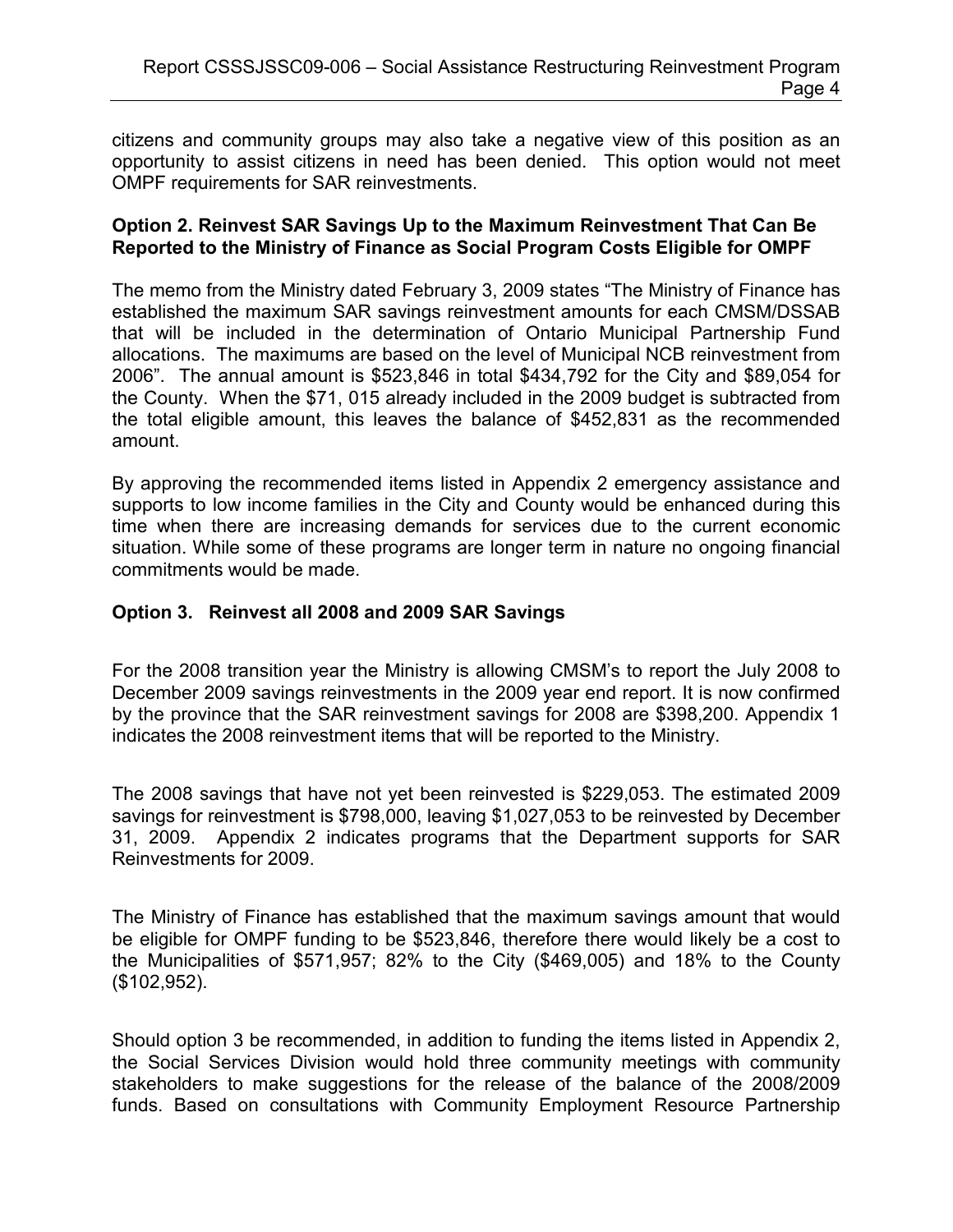(CERP), the Peterborough Children's Services Committee with the Best Start Network and the Social Services Human Service Integration Team recommendations would be presented in a future report and/or during the 2010 budget process.

# **SUMMARY**

While the recommendations are supporting Option 2, Options 1 and 3 are also for consideration by the Joint Services Steering Committee.

Submitted by,

Ken Doherty **Linda Mitchelson** Director of Community Services Social Services Division Head

Contact Name: Carolyn Hagg Corporate Financial Analyst Phone 742-7771 Ext 1691 FAX – 705-876-4615 e-mail – [chagg@peterborough.ca](mailto:chagg@peterborough.ca)

Attachments:

Appendix 1 - 2008 Expenditures Eligible for SAR Reinvestment to be Reported to the Ministry of Community and Social Services

Appendix 2 – 2009 Recommended SAR Reinvestment Strategy

Appendix 3 - Memo from Ministry of Community and Social Services, February 3, 2009.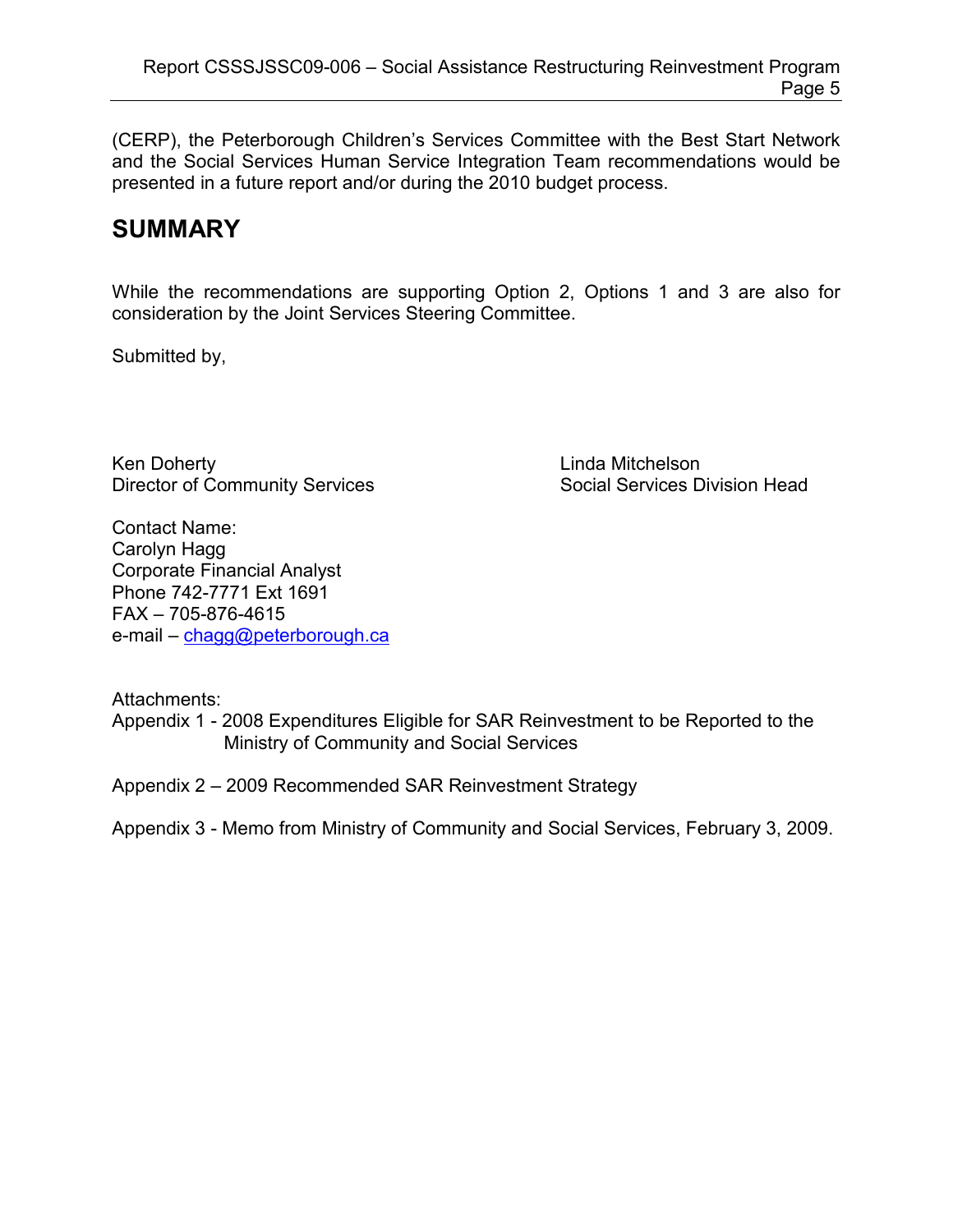#### APPENDIX 1

### 2008 Expenditures Eligible for SAR Reinvestment to be Reported to the Ministry of Community and Social Services

| PREVENT AND REDUCE CHILD<br><b>POVERTY</b>                                        |                                                                                                                                                                   | <b>AMOUNT</b> |
|-----------------------------------------------------------------------------------|-------------------------------------------------------------------------------------------------------------------------------------------------------------------|---------------|
| City of Peterborough Recreation<br><b>Division</b>                                | Funding supports recreational<br>opportunities for children in the city and<br>county                                                                             | \$36,270      |
| <b>City of Peterborough Social Services</b><br>Peterborough Community Social Plan | The work plan includes considerable<br>supports to positively engage youth in<br>their community;                                                                 | \$20,000      |
| City of Peterborough Housing Division<br>Social Worker Program                    | In partnership with Community<br>Counselling and Resource Centre to<br>enhance the Social Worker Program<br>that supports retaining housing.                      | \$60,000      |
|                                                                                   | <b>Sub Total</b>                                                                                                                                                  | \$116,270     |
| <b>ATTACHMENT TO THE WORKFORCE</b>                                                |                                                                                                                                                                   |               |
| <b>City of Peterborough Social Services</b><br>Peterborough Community Social Plan | The work plan includes considerable<br>supports to positively supports job fairs<br>in the townships.                                                             | \$15,000      |
| City of Peterborough Social Assistance<br><b>Employment Supports</b>              | The municipal 20% of the one-time<br>funding provided by the province.                                                                                            | \$17,500      |
|                                                                                   | <b>Sub Total</b>                                                                                                                                                  | \$32,500      |
| <b>REDUCE OVERLAP AND DUPLICATION</b><br><b>OF SERVICES</b>                       |                                                                                                                                                                   |               |
| <b>City of Peterborough Social Services</b><br>Peterborough Community Social Plan | Staff network with community agencies<br>in Peterborough encouraging agencies<br>to come to townships. Use of township<br>spaces (libraries) available at no cost | \$5,000       |
|                                                                                   | <b>Sub Total</b>                                                                                                                                                  | \$5,000       |
| <b>OTHER ALLOWABLE COSTS</b>                                                      |                                                                                                                                                                   |               |
| City of Peterborough<br><b>Social Services</b>                                    | 10% for administration costs                                                                                                                                      | \$15,377      |
|                                                                                   | <b>Sub Total</b>                                                                                                                                                  | \$15,377      |
|                                                                                   | 2008 TOTAL                                                                                                                                                        | \$169,147     |

Note: The funds identified in Appendix 1 have already been spent in 2008, but they do not get reported to the province until May 2009.